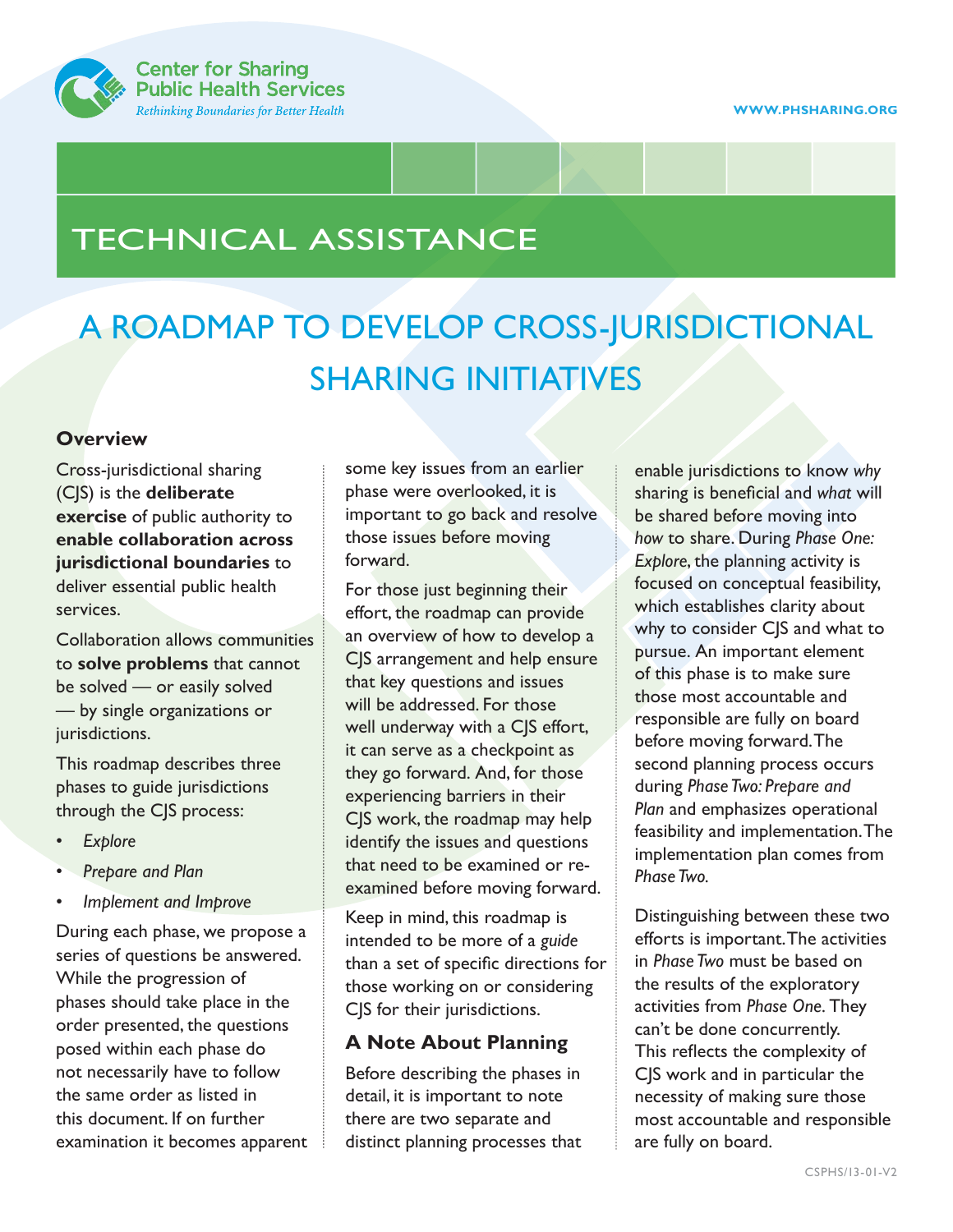### *Phase One: Explore*

Successful CJS requires the support of both policymakers (with the authority to enter into the shared arrangement) and health officials (responsible for carrying it out). Actively engaging these key parties in the exploratory phase helps secure their commitment. It is not sufficient to work from assumptions regarding the parties' willingness; rather, it must be confirmed before moving on to implementation. Activities in this phase identify:

- The respective and collective reasons or drivers for CJS.
- The history, culture, shared working experiences and public health perspectives of the participating jurisdictions.
- What is "on or off the table" when it comes to CIS relationships.
- What would be considered for sharing.
- What is needed to develop and sustain the relationship among the jurisdictions.

CJS efforts that bypass the activities from *Phase One: Explore*  may find themselves hitting unexpected roadblocks that could or should have been foreseen and addressed by more thorough exploratory examination. It is important to start with a clear understanding of what is wanted and why it is wanted in a CJS arrangement before considering the operational details. For example, examining legal options before being clear about the scope and goals of an initiative could inadvertently allow the legal mechanism to drive what might be considered for sharing.

| <b>Table 1. Issues to be Considered During Phase One: Explore</b>                                      |  |
|--------------------------------------------------------------------------------------------------------|--|
| Is CJS a feasible approach to address the issue you are facing? Who should be involved in this effort? |  |
| <b>Product: Conceptual feasibility study</b>                                                           |  |
|                                                                                                        |  |

| <b>Areas</b>                                                                | <b>Examples of Issues to Consider</b>                                                                                                                 |
|-----------------------------------------------------------------------------|-------------------------------------------------------------------------------------------------------------------------------------------------------|
| <b>Goals and expectations:</b>                                              | What is the issue that needs to be addressed?                                                                                                         |
| WHY would you consider CJS?                                                 | Can the solutions to the issue be found through internal management activities or reallocation of<br>existing resources?                              |
|                                                                             | Is CJS likely to help solve the issue being addressed?                                                                                                |
|                                                                             | What are the goals of the CJS initiative being considered?                                                                                            |
| Scope of the agreement:<br>WHAT services and capacities<br>would be shared? | What are the public health services currently offered by each jurisdiction?                                                                           |
|                                                                             | What are the CJS agreements currently in place? What can we learn from them?                                                                          |
|                                                                             | What are the service gaps to fill?                                                                                                                    |
|                                                                             | What could be considered for sharing?                                                                                                                 |
|                                                                             | a) Functions (e.g., billing, HR, IT)                                                                                                                  |
|                                                                             | b) Programs (e.g., WIC, environmental health)                                                                                                         |
|                                                                             | c) Capacity (e.g., epidemiology, lab)                                                                                                                 |
|                                                                             | What issues should NOT be considered because of lack of support? What are the boundaries of<br>this initiative that should not be trespassed?         |
| <b>Partners and stakeholders:</b>                                           | What is the history of relationships among the jurisdictions affected by this effort?                                                                 |
| WHO are the partners that should                                            | What are the motivations of each key partner?                                                                                                         |
| be involved?                                                                | Is there political willingness among stakeholders and those affected by the issue to explore CJS as<br>a possible solution? Is CJS a feasible option? |
|                                                                             | What are the guiding principles that the CJS effort would have? Do all the partners share these<br>principles?                                        |
|                                                                             | What other individuals and groups does the issue affect, and how?                                                                                     |
|                                                                             | Is the model being considered feasible? Will it have the support of stakeholders and those<br>affected by the CJS initiative?                         |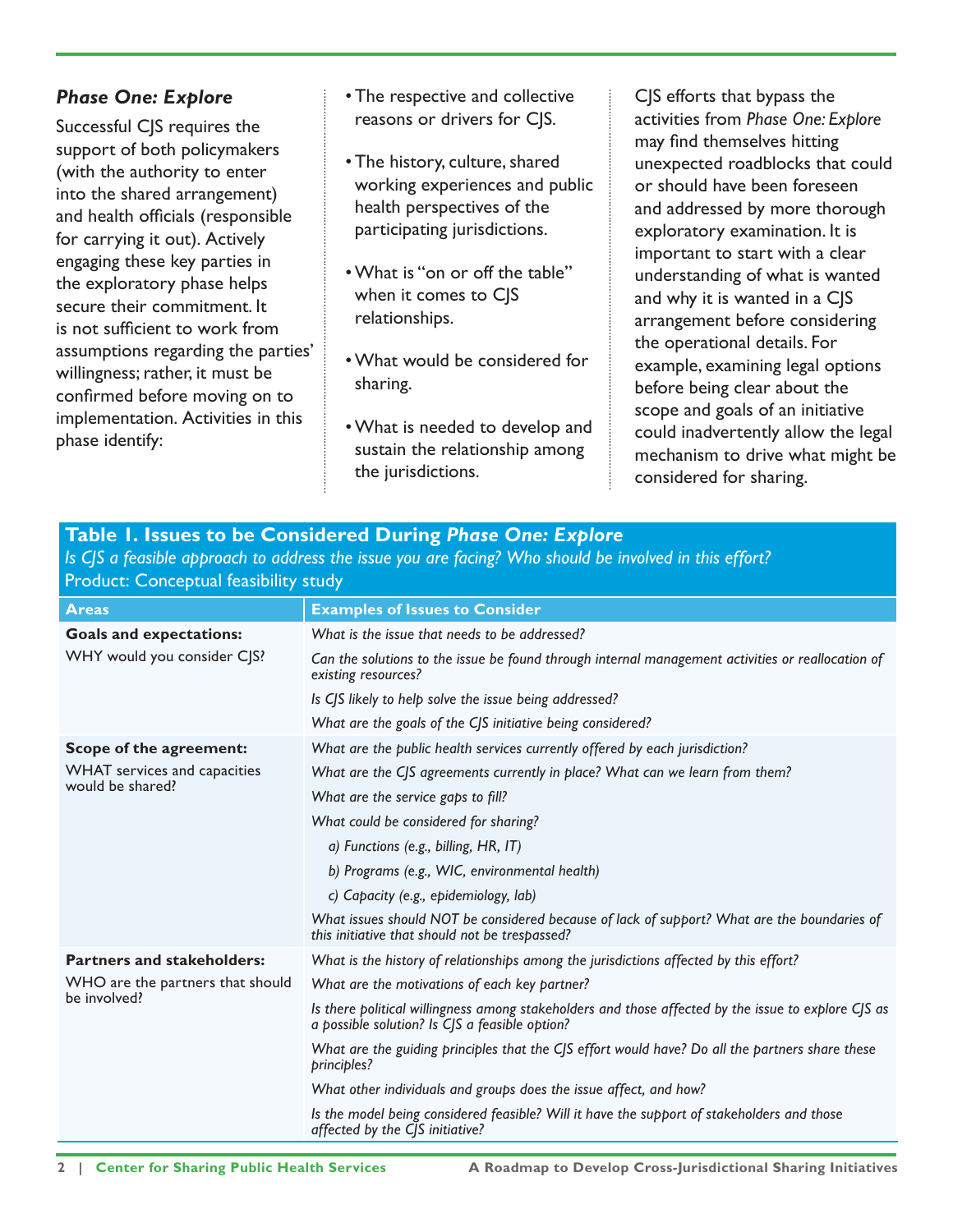#### *Phase Two: Prepare and Plan*

During the *Prepare and Plan* phase, the activities examine whether and how the issues addressed and agreed to in the *Explore* phase can be implemented. The outcome

of the *Prepare and Plan* phase is an implementation plan that will meet identified goals. The activities in this phase address the logistical and operational aspects of implementing the intended

CJS arrangement. These issues include communications, ongoing change management, financing, staffing, facilities, timeline and others appropriate to the specific arrangement.

| Table 2. Issues to be Considered During Phase Two: Prepare and Plan<br>How exactly would it work?<br>Product: Implementation assessment and plan |                                                                                                                                                                    |  |
|--------------------------------------------------------------------------------------------------------------------------------------------------|--------------------------------------------------------------------------------------------------------------------------------------------------------------------|--|
| <b>Areas</b>                                                                                                                                     | <b>Examples of Issues to Consider</b>                                                                                                                              |  |
| <b>Context and history</b>                                                                                                                       | What are possible strengths-weaknesses-opportunities-threats (SWOT) to consider in the<br>development of the new initiative's action plan?                         |  |
|                                                                                                                                                  | What can be learned from past CJS initiatives?                                                                                                                     |  |
| <b>Governance</b>                                                                                                                                | What are the governance options being considered for the new CJS agreement?                                                                                        |  |
|                                                                                                                                                  | What organizational structure is adequate to assure proper management?                                                                                             |  |
| <b>Fiscal and service implications</b>                                                                                                           | Does the plan achieve a balance between increasing efficiency and effectiveness?                                                                                   |  |
|                                                                                                                                                  | What are existing and potential funding streams that can assure adequate and sustainable<br>operational funding?                                                   |  |
|                                                                                                                                                  | Will public health essential services be provided in a manner that meets or exceeds current levels<br>of performance?                                              |  |
|                                                                                                                                                  | Are there issues related to uneven levels of local taxation to support public health services among<br>the jurisdictions involved that need to be addressed?       |  |
| Legal sharing agreement                                                                                                                          | What kind of agreement will be at the base of the CJS initiative?                                                                                                  |  |
|                                                                                                                                                  | Who will have the authority to make decisions?                                                                                                                     |  |
|                                                                                                                                                  | Who will have the authority to allocate resources?                                                                                                                 |  |
| <b>Legal issues</b>                                                                                                                              | Are there issues related to personnel and vendor contracts (e.g., benefits, collective bargaining<br>agreements, procurement processes, etc.)?                     |  |
|                                                                                                                                                  | Are there any liability and insurance issues to be addressed?                                                                                                      |  |
| <b>Logistical issues</b>                                                                                                                         | What are the implications of the new agreement for buildings, office space, transportation, other<br>properties, etc.?                                             |  |
|                                                                                                                                                  | Are there adequate facilities to house all personnel, equipment and programs within reasonable<br>geographical proximity to the customers for the shared services? |  |
| <b>Communications</b>                                                                                                                            | How will the parties communicate?                                                                                                                                  |  |
|                                                                                                                                                  | Are there external audiences with whom the partners also should communicate? If so, is there a<br>strategic communications plan in place?                          |  |
| <b>Change management</b>                                                                                                                         | What changes will occur as a result of the CJS arrangements? Who will be affected? How will<br>changes be managed?                                                 |  |
| <b>Timeline</b>                                                                                                                                  | Is there a timeline including specific steps that have to be taken for the success of the sharing<br><i>initiative?</i>                                            |  |
| <b>Monitoring</b>                                                                                                                                | How would you know if the CJS initiative is successful?                                                                                                            |  |
|                                                                                                                                                  | How would the partners measure success?                                                                                                                            |  |

### *Find the complete roadmap online: www.phsharing.org/roadmap*